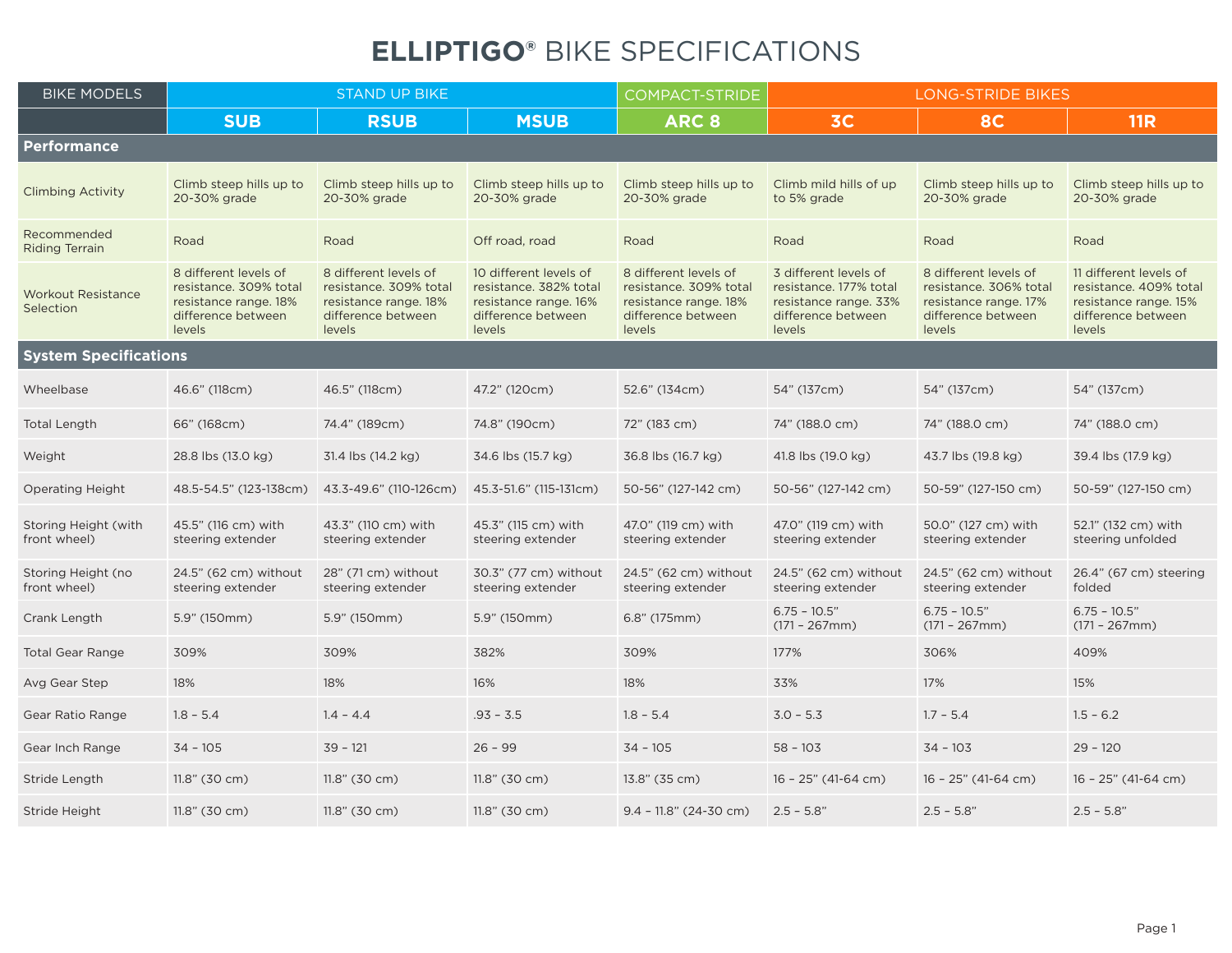| <b>BIKE MODELS</b>           | <b>STAND UP</b>                                     |                                                     |                                                           | <b>COMPACT-STRIDE</b>                                         | LONG-STRIDE                                              |                                                          |                                                        |
|------------------------------|-----------------------------------------------------|-----------------------------------------------------|-----------------------------------------------------------|---------------------------------------------------------------|----------------------------------------------------------|----------------------------------------------------------|--------------------------------------------------------|
|                              | <b>SUB</b>                                          | <b>RSUB</b>                                         | <b>MSUB</b>                                               | ARC <sub>8</sub>                                              | 3C                                                       | <b>8C</b>                                                | <b>11R</b>                                             |
| <b>Components</b>            |                                                     |                                                     |                                                           |                                                               |                                                          |                                                          |                                                        |
| <b>Front and Rear Brakes</b> | Linear pull rim brakes                              | Mechanical<br>Disk brakes                           | Mechanical<br>Disk brakes                                 | Linear pull rim brakes                                        | Linear pull rim brakes                                   | Linear pull rim brakes                                   | Avid Single Digit 7<br>linear pull rim                 |
| Grips                        | Clamp on anti-<br>rotation, with<br>Ergonomic shelf | Clamp on anti-<br>rotation, with<br>Ergonomic shelf | Clamp on anti-<br>rotation, with<br>Ergonomic shelf       | Clamp on anti-rotation,<br>with Ergonomic shelf               | Velo ergonomic grips                                     | Ergon GP5 multi-<br>position                             | Ergon GP5 multi-<br>position                           |
| Cranks                       | Custom forged<br>aluminum                           | Custom forged<br>aluminum                           | Custom forged<br>aluminum                                 | Custom forged aluminum                                        | Custom forged<br>aluminum with VSL                       | Custom forged<br>aluminum with VSL                       | Custom forged<br>aluminum with VSL                     |
| Frame                        | 6061-T6 Aluminum                                    | 6061-T6 Aluminum                                    | 6061-T6 Aluminum                                          | 6061-T6 Aluminum                                              | 7005-T6 Aluminum                                         | 7005-T6 Aluminum                                         | 7005-T6 Aluminum                                       |
| Fork                         | 20" butted chro-moly<br>with 1.5" steerer           | 700C butted<br>chro-moly with 1.5"<br>steerer       | Air suspension Fork,<br>100mm travel, variable<br>damping | 20" butted chro-moly<br>with 1.5" steerer                     | 20" butted chro-moly<br>with 1.5" steerer                | 20" butted chro-moly<br>with 1.5" steerer                | 20" butted chro-moly<br>with 1.5" steerer              |
| <b>Brake Levers</b>          | Two finger levers                                   | Two finger levers                                   | Two finger levers                                         | Two finger levers                                             | Two finger levers                                        | Two finger levers                                        | Two finger levers                                      |
| <b>Propulsion System</b>     | Circular Drive                                      | <b>Circular Drive</b>                               | <b>Circular Drive</b>                                     | <b>Compact Elliptidrive</b><br>Technology                     | <b>Patented Elliptidrive</b><br>Technology               | <b>Patented Elliptidrive</b><br>Technology               | <b>Patented Elliptidrive</b><br>Technology             |
| Drive Arms/Pedals            | Composite nylon<br>pedal                            | Composite nylon<br>pedal                            | Composite nylon<br>pedal                                  | Chromoly steel drive arm<br>/composite nylon foot<br>platform | Aluminum drive arm /<br>composite nylon foot<br>platform | Aluminum drive arm /<br>composite nylon foot<br>platform | Monocoque carbon<br>fiber drive arm / foot<br>platform |
| <b>Track System</b>          | N/A                                                 | N/A                                                 | N/A                                                       | Sealed Rocker System                                          | Integral with modular<br>inserts                         | Integral with modular<br>inserts                         | Integral with modular<br>inserts                       |
| Chainring                    | 60-tooth, 130 BCD,<br>6061 - T6 aluminum            | 48-tooth, 130 BCD,<br>6061 - T6 aluminum            | 39-tooth, 130 BCD,<br>6061 - T6 aluminum                  | 60-tooth, 130 BCD, 6061<br>- T6 aluminum                      | 52-tooth, 130 BCD,<br>6061 - T6 aluminum                 | 53-tooth, 130 BCD,<br>6061 - T6 aluminum                 | 52-tooth, 130 BCD,<br>6061 - T6 aluminum               |
| Cassette                     | 8-speed 11-34 tooth<br>range                        | 8-speed 11-34 tooth<br>range                        | 10-speed 11-42 tooth<br>range                             | 8-speed 11-34 tooth<br>range                                  | N/A Uses Sprocket                                        | N/A Uses Sprocket                                        | N/A Uses Sprocket                                      |
| <b>Bottom Bracket</b>        | Oversized M48, isis<br>spline, sealed bearings      | Oversized M48, isis<br>spline, sealed bearings      | Oversized M48, isis<br>spline, sealed bearings            | Oversized M48, isis<br>spline, sealed bearings                | Isis drive, sealed<br>bearings                           | Isis drive, sealed<br>bearings                           | Isis drive, sealed<br>bearings                         |
| Sprocket                     | N/A - Uses Cassette                                 | N/A - Uses Cassette                                 | N/A - Uses Cassette                                       | N/A - Uses Cassette                                           | 13-tooth                                                 | 16-tooth                                                 | 18-tooth                                               |
| Hub                          | Alloy freewheel hub                                 | Alloy freewheel hub                                 | Alloy freewheel hub                                       | Alloy freewheel hub                                           | <b>Sturmey Archer</b><br>3-speed hub                     | Shimano 8-speed<br>internally-geared hub                 | Shimano 11-speed<br>internally-geared hub              |
| <b>Steering Column</b>       | Adjustable height<br>index locking                  | Adjustable height<br>index locking                  | Adjustable height<br>index locking                        | Adjustable height index<br>locking                            | Adjustable height<br>index locking                       | Adjustable height<br>index locking                       | Folding, roto-lock<br>safety technology                |
| <b>Steering Extender</b>     | Chro-moly steel, anti-<br>rotation indexing         | Chro-moly steel, anti-<br>rotation indexing         | Chro-moly steel, anti-<br>rotation indexing               | Chro-moly steel, anti-<br>rotation indexing                   | Chro-moly steel, anti-<br>rotation indexing              | Chro-moly steel, anti-<br>rotation indexing              | Forged Aluminum,<br>anti-rotation indexing             |